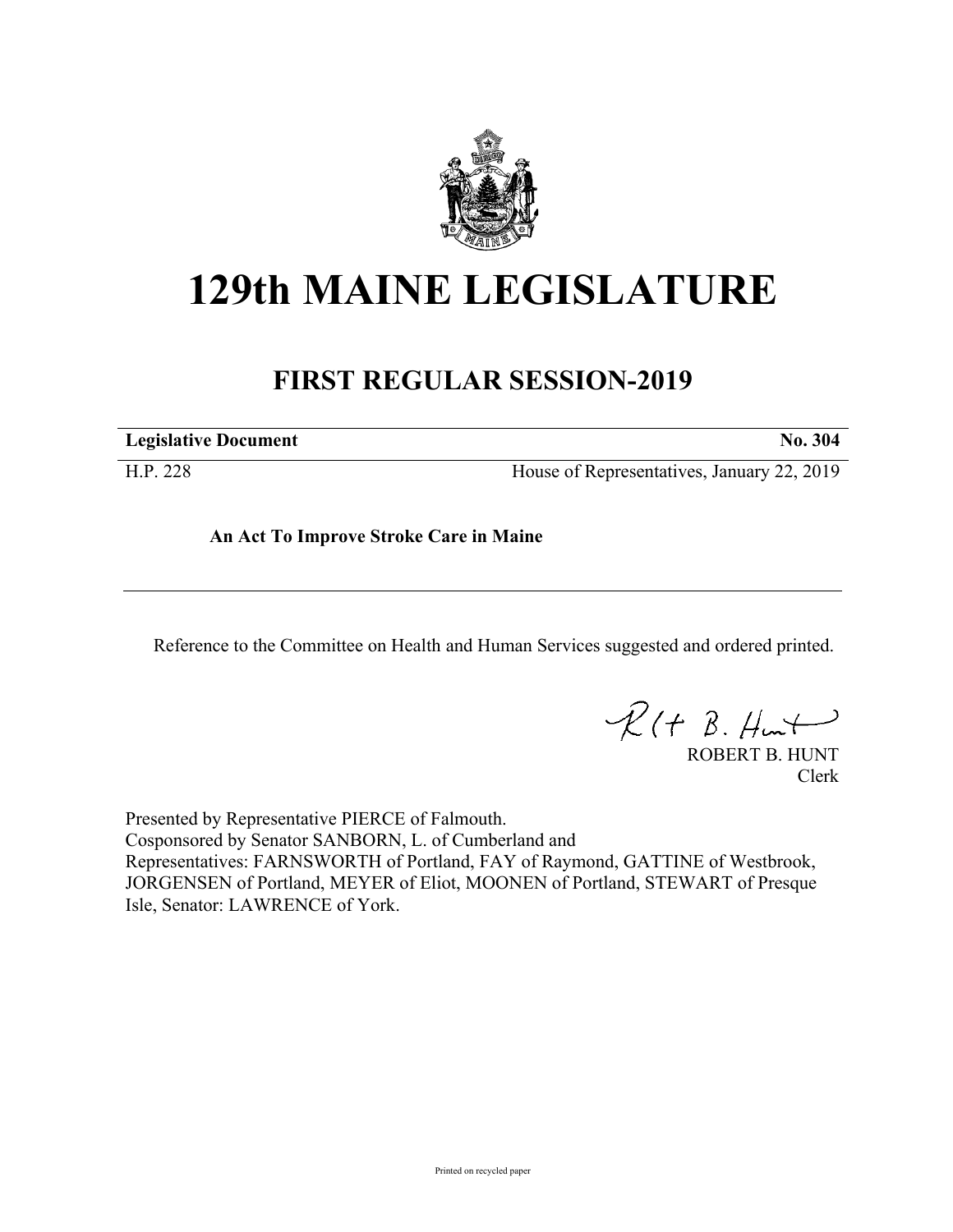### **Be it enacted by the People of the State of Maine as follows:**

 **Sec. 1. Appropriations and allocations.** The following appropriations and allocations are made.

### **HEALTH AND HUMAN SERVICES, DEPARTMENT OF**

### **Maine Center for Disease Control and Prevention 0143**

 Initiative: Provides funding for one Stroke Care Coordinator position in the Maine Center for Disease Control and Prevention.

|     | <b>GENERAL FUND</b>           | 2019-20  | $2020 - 21$ |
|-----|-------------------------------|----------|-------------|
| -10 | POSITIONS - LEGISLATIVE COUNT | 1.000    | 1.000       |
| -11 | <b>Personal Services</b>      | \$80,883 | \$83,769    |
| 12  | All Other                     | \$6,286  | \$6,286     |
| 13  |                               |          |             |
| 14  | <b>GENERAL FUND TOTAL</b>     | \$87,169 | \$90,055    |

### **Maine Center for Disease Control and Prevention 0143**

 Initiative: Provides funding for evidence-based education efforts designed to inform residents of the State about the causes, signs and symptoms of stroke, focusing on populations and geographic areas most affected by stroke, and to improve stroke surveillance and epidemiology efforts of the Maine Center for Disease Control and Prevention.

- **GENERAL FUND 2019-20 2020-21** All Other \$650,000 \$650,000 \$650,000 GENERAL FUND TOTAL 650,000 \$650,000 \$650,000 **HEALTH AND HUMAN SERVICES, DEPARTMENT OF DEPARTMENT TOTALS 2019-20 2020-21 GENERAL FUND \$737,169 \$740,055 DEPARTMENT TOTAL - ALL FUNDS \$737,169 \$740,055**
- **SUMMARY**

 This bill provides funding to the Department of Health and Human Services, Maine Center for Disease Control and Prevention for evidence-based education efforts designed to inform residents of the State about the causes, signs and symptoms of stroke, focusing